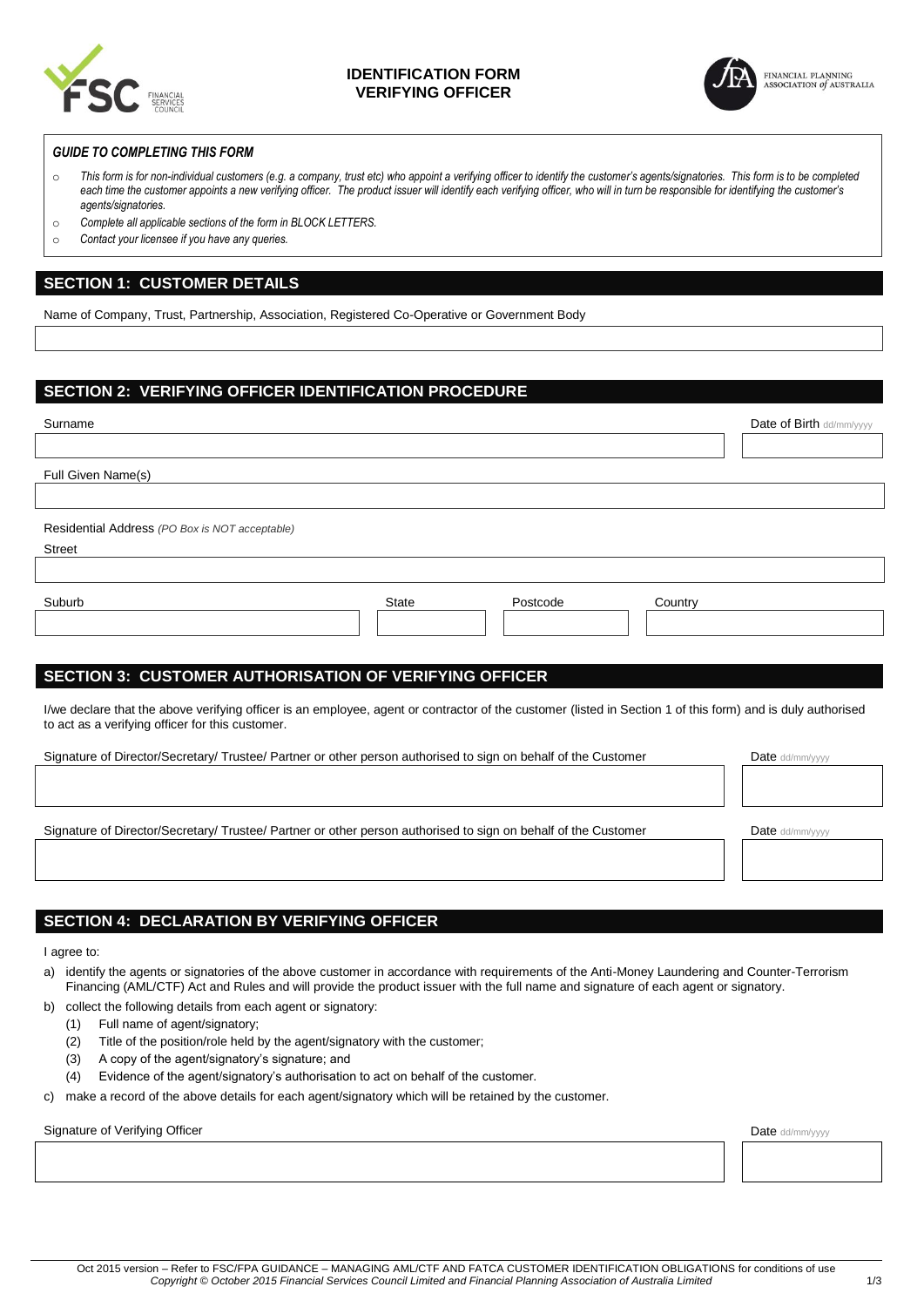## **SECTION 5: VERIFYING OFFICER VERIFICATION PROCEDURE**

*Verify the verifying officer's full name; and EITHER their date of birth or residential address.*

- o *Complete Part I (or if the verifying officer does not own a document from Part I, then complete either Part II or III.)*
- o *Contact your licensee if the verifying officer is unable to provide the required documents.*

#### **PART I – ACCEPTABLE PRIMARY ID DOCUMENTS**

| Tick $\checkmark$ | Select ONE valid option from this section only                                                                         |
|-------------------|------------------------------------------------------------------------------------------------------------------------|
|                   | Australian State / Territory driver's licence containing a photograph of the person                                    |
|                   | Australian passport (a passport that has expired within the preceding 2 years is acceptable)                           |
|                   | Card issued under a State or Territory for the purpose of proving a person's age containing a photograph of the person |
|                   | Foreign passport or similar travel document containing a photograph and the signature of the person*                   |

#### **PART II – ACCEPTABLE SECONDARY ID DOCUMENTS –** *should only be completed if the individual does not own a document from Part I*

| Tick $\checkmark$ | Select ONE valid option from this section                                                                                                                                                                                                                                                                                                 |
|-------------------|-------------------------------------------------------------------------------------------------------------------------------------------------------------------------------------------------------------------------------------------------------------------------------------------------------------------------------------------|
|                   | Australian birth certificate                                                                                                                                                                                                                                                                                                              |
|                   | Australian citizenship certificate                                                                                                                                                                                                                                                                                                        |
|                   | Pension card issued by Department of Human Services (previously known as Centrelink)                                                                                                                                                                                                                                                      |
| Tick $\checkmark$ | <b>AND</b> ONE valid option from this section                                                                                                                                                                                                                                                                                             |
|                   | A document issued by the Commonwealth or a State or Territory within the preceding 12 months that records the provision of financial<br>benefits to the individual and which contains the individual's name and residential address                                                                                                       |
|                   | A document issued by the Australian Taxation Office within the preceding 12 months that records a debt payable by the individual to the<br>Commonwealth (or by the Commonwealth to the individual), which contains the individual's name and residential address. Block out the TFN<br>before scanning, copying or storing this document. |
|                   | A document issued by a local government body or utilities provider within the preceding 3 months which records the provision of services to<br>that address or to that person (the document must contain the individual's name and residential address)                                                                                   |

**PART III – ACCEPTABLE FOREIGN ID DOCUMENTS –** *should only be completed if the individual does not own a document from Part I*

| Tick $\checkmark$ | Select ONE valid option from this section only                                                                                           |
|-------------------|------------------------------------------------------------------------------------------------------------------------------------------|
|                   | Foreign driver's licence that contains a photograph of the person in whose name it issued and the individual's date of birth*            |
|                   | National ID card issued by a foreign government containing a photograph and a signature of the person in whose name the card was issued* |

*\*Documents that are written in a language that is not English must be accompanied by an English translation prepared by an accredited translator.*

### *IMPORTANT NOTE:*

- *Either attach a legible certified copy of the ID documentation used to verify the verifying officer (and any required translation) OR*
- *Alternatively, if agreed between your licensee and the product issuer, complete the Record of Verification Procedure section below and DO NOT attach copies of the ID Documents*

# **SECTION 6: RECORD OF VERIFICATION PROCEDURE**

| <b>ID DOCUMENT DETAILS</b>            | Document 1 |                       | Document 2   |                |
|---------------------------------------|------------|-----------------------|--------------|----------------|
|                                       |            |                       |              |                |
| Verified From                         | Original   | $\Box$ Certified Copy | Original     | Certified Copy |
| Document Issuer                       |            |                       |              |                |
| <b>Issue Date</b>                     |            |                       |              |                |
| <b>Expiry Date</b>                    |            |                       |              |                |
| Document Number                       |            |                       |              |                |
| <b>Accredited English Translation</b> | N/A        | Sighted               | $\sqcup$ N/A | $\Box$ Sighted |

By completing and signing this Record of Verification Procedure I declare that I have verified the identity of the Customer as required by AML/CTF Rules and that this identification procedure has been performed by an AFSL holder or an authorised representative of an AFSL holder.

| AFS Licensee Name             | AFSL No.                          |  |
|-------------------------------|-----------------------------------|--|
| Representative/ employee name | Phone No.                         |  |
| Signature                     | Date<br>Verification<br>Completed |  |

Oct 2015 version – Refer to FSC/FPA GUIDANCE – MANAGING AML/CTF AND FATCA CUSTOMER IDENTIFICATION OBLIGATIONS for conditions of use *Copyright © October 2015 Financial Services Council Limited and Financial Planning Association of Australia Limited*